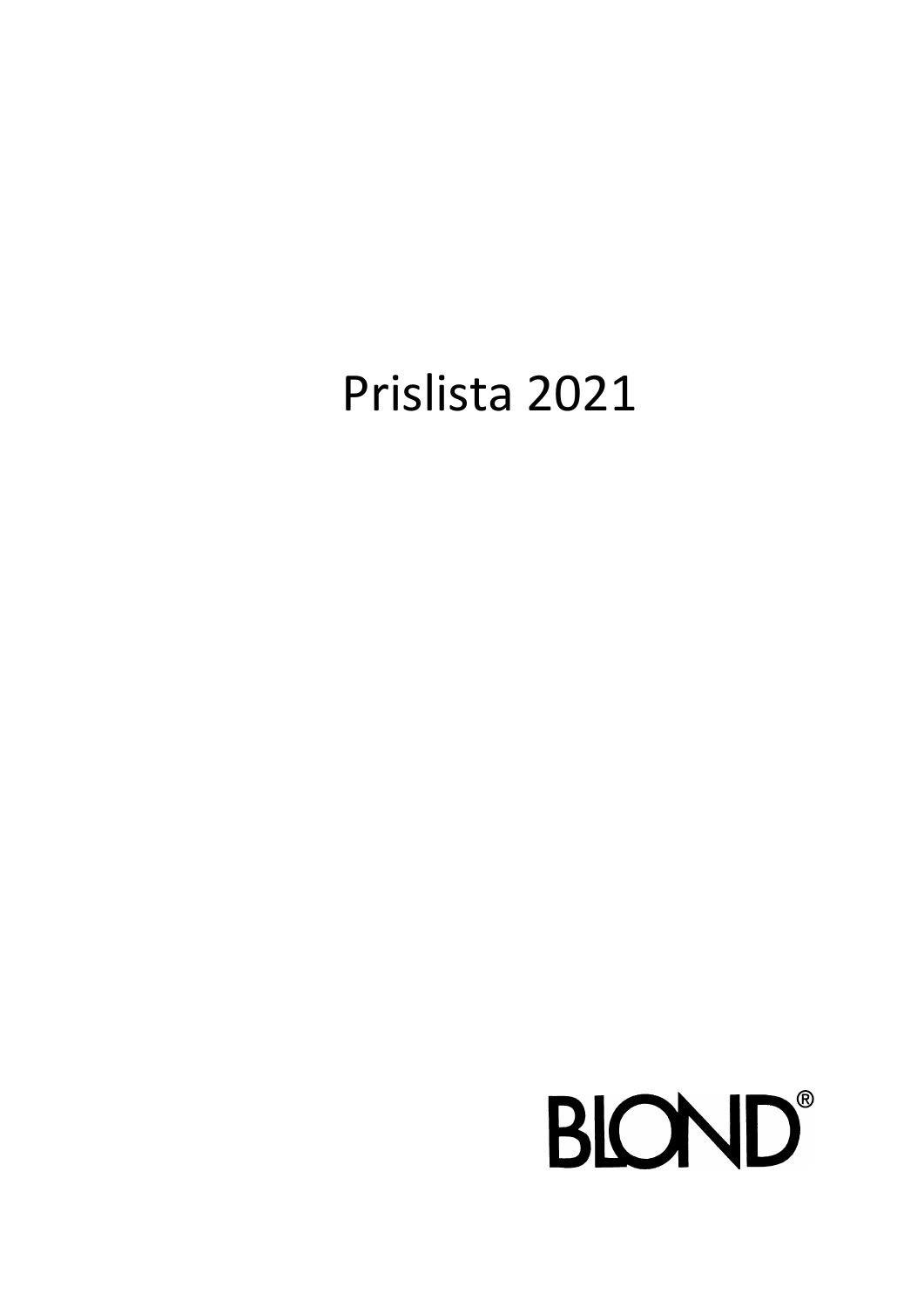## **ALLMÄNNA LEVERANSBESTÄMMELSER**

| Priser            | Avser grundpriser för år 2021, med undantag av Gunnar Asplund sortiment som avser nettopriser.                                                                                                                                                                                                                                                                                                                               |
|-------------------|------------------------------------------------------------------------------------------------------------------------------------------------------------------------------------------------------------------------------------------------------------------------------------------------------------------------------------------------------------------------------------------------------------------------------|
| Lev. villkor      | Fritt fabrik, inkl. ytteremballage. All transport sker på köparens risk.                                                                                                                                                                                                                                                                                                                                                     |
| Ljuskälla         | Ljuskällor ingår ej i angivna priser om inget annat anges.<br>Vid bestyckning av armaturer med LED-modul / -er ingår alltid liuskälla.                                                                                                                                                                                                                                                                                       |
| Garanti           | Garantitid 2 år om inget annat anges / överenskommes.                                                                                                                                                                                                                                                                                                                                                                        |
| Försäkring        | All transport sker på köparens risk. Vid inträffad skada skall köparen omedelbart göra anmälan härom till<br>transportbolaget.                                                                                                                                                                                                                                                                                               |
| Betalningsvillkor | 30 dagar netto. Dröjsmålsränta debiteras efter förfallodagen med 12% över gällande diskonto.                                                                                                                                                                                                                                                                                                                                 |
| Reklamationer     | Kvalitetsanmärkning som kommit säljaren tillhanda senast 14 dagar efter varans mottagande, skall efter<br>godkännande regleras genom utbyte till felfri vara. Då utbyte ej kan ske, får avdrag vid betalning endast ske<br>efter kreditfaktura från säljaren. Returer utan leverantörens godkännande accepteras ei. Vid godkänd retur av<br>felfri vara debiteras en minihanteringskostnad om 25%. Mervärdeskatt tillkommer. |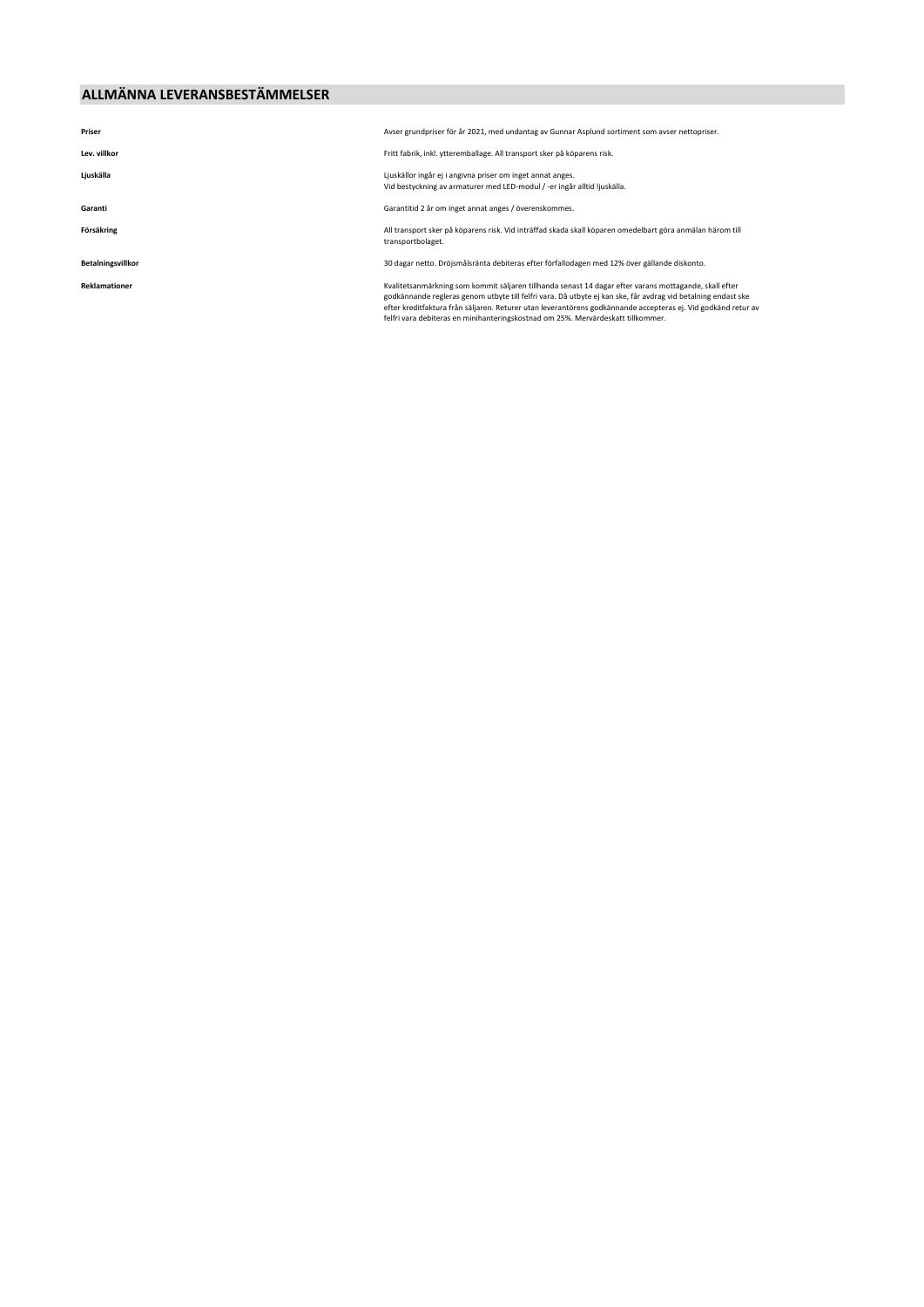## **PENDEL / PLAFOND CEILING / PENDANT**

| . ,                        | Art. no              |                                         | Dimension                            | Ljuskälla                      | <b>SEK</b>   |
|----------------------------|----------------------|-----------------------------------------|--------------------------------------|--------------------------------|--------------|
| ARKKI 590 CEILING          | 06200-35             |                                         | H 53 / W 590 x 590 mm                | LED                            | 6510         |
|                            |                      |                                         |                                      |                                |              |
| ARKKI 590 PENDANT          | 06300-35             |                                         | H 106 / 590 x 590 mm                 | LED                            | 7715         |
| ARKKI 1200 CEILING         | 06400-35             |                                         | H 33 / L 1200 mm                     | LED                            | 6875         |
| ARKKI 1200 PENDANT         | 06500-35             |                                         | H 66 / 1200 mm                       | LED                            | 7765         |
| <b>AMFORA</b>              | 18001-43             |                                         | H 800 / Ø 320 mm                     | E27 200W                       | 14910        |
|                            | 18001-46             |                                         | H 800 / Ø 320 mm                     | LED                            | 19120        |
|                            | 18001-47             |                                         | H 800 / Ø 320 mm                     | LED, Dimmable                  | 19215        |
| <b>BASIC</b>               |                      |                                         | H 50 / Ø 25 mm                       | LED                            | 3025         |
|                            | 90001-25<br>90002-25 | Spot Mini<br>Spot Medi                  | H 70 / Ø 35 mm                       | LED                            | 3575         |
|                            |                      |                                         |                                      |                                |              |
| BEND                       | 40104-25             |                                         | H 335 / L 800 / W 325 mm             | LED                            | 6985         |
|                            | 40204-25             |                                         | H 335 / L 1200 / W 325 mm            | LED                            | 9530         |
|                            | 40304-25             |                                         | H 335 / L 1800 / W 325 mm            | LED                            | 13240        |
| <b>BEND Mini</b>           | 40004-25             |                                         | H 200 / L 300 / W 205 mm             | LED                            | 4040         |
|                            | 41504-25             |                                         | H 200 / L 850 / W 205 mm             |                                | 6140         |
| <b>CAPRIS</b>              | 19001-43             |                                         | H 410 / Ø 430 mm                     | E27 200W                       | 11760        |
|                            | 19001-46             |                                         | H 410 / Ø 430 mm                     | LED                            | 12495        |
|                            | 19001-47             |                                         | H 410 / Ø 430 mm                     | LED, Dimmable                  | 12965        |
|                            |                      |                                         |                                      |                                |              |
| <b>CELLO</b>               | 01321-30<br>01221-30 |                                         | H 600 / Ø 360 mm<br>H 350 / Ø 240 mm | E27 100W<br>E27 100W           | 3320<br>2990 |
|                            |                      |                                         |                                      |                                |              |
| <b>CHORUS 3</b>            | 21630-25             |                                         | H 120 / L 1090 mm                    | LED                            | 9385         |
|                            | 21630-27             |                                         | H 120 / L 1090 mm                    | LED DALI                       | 11110        |
| <b>CHORUS 5</b>            | 21730-25             |                                         | H 120 / L 1900 mm                    | LED                            | 13975        |
|                            | 21730-27             |                                         | H 120 / L 1900 mm                    | LED DALI                       | 15695        |
|                            |                      |                                         |                                      |                                |              |
| <b>CHORUS 21</b>           | 21005-25             | Black / White                           | H 117 / Ø 160 mm                     | LED                            | 3985         |
|                            | 21010-24             | White / White                           | H 117 / Ø 160 mm                     | LED                            | 3985         |
| <b>CHORUS 31</b>           | 31010-25             | White                                   | H 1250 / Ø 335 mm                    | LED                            | 9395         |
|                            | 31010-27             | White                                   | H 1250 / Ø 335 mm                    | LED                            | 9920         |
|                            |                      |                                         |                                      |                                |              |
| <b>CONTRA PENDANT</b>      | 03121-35<br>03121-37 | Medi<br>Medi                            | H 200 / Ø 450 mm<br>H 200 / Ø 450 mm | LED<br>LED, Dimmable           | 6230<br>6575 |
|                            | 03321-35             | Macro                                   | H 200 / Ø 640 mm                     | LED                            | 6685         |
|                            | 03321-37             | Macro                                   | H 200 / Ø 640 mm                     | LED, Dimmable                  | 7030         |
|                            | 03521-35             | Maxi                                    | H 370 / Ø 640 mm                     | LED                            | 7275         |
|                            | 03521-37             | Maxi                                    | H 370 / Ø 640 mm                     | LED, Dimmable                  | 7675         |
| <b>CONTRA CEILING</b>      | 03221-30             | Medi                                    | H 200 / Ø 450 mm                     | 3 x E27                        | 4430         |
|                            | 03221-35             | Medi                                    | H 200 / Ø 450 mm                     | LED                            | 4580         |
|                            | 03221-37             | Medi                                    | H 200 / Ø 450 mm                     | LED, Dimmable                  | 4985         |
|                            | 03421-30             | Macro                                   | H 200 / Ø 640 mm                     | 3 x E27                        | 4410         |
|                            | 03421-35             | Macro                                   | H 200 / Ø 640 mm                     | LED                            | 4890         |
|                            | 03421-37             | Macro                                   | H 200 / Ø 640 mm                     | LED. Dimmable                  | 5440         |
| <b>EXTEND</b>              | 41104-25             | Single, Basic                           | L 1400 / Ø 60 mm                     | LED                            | 6240         |
|                            | 41104-25             | Single, Darklight                       | L 1400 / Ø 60 mm                     | LED                            | 7610         |
|                            |                      |                                         |                                      |                                |              |
|                            | 41204-25<br>41204-25 | System, Basic<br>System, Darklight      | L 1400 / Ø 60 mm<br>L 1400 / Ø 60 mm | LED<br>LED                     | 6560<br>7930 |
|                            |                      |                                         |                                      |                                |              |
|                            | $9 - 33$             | Ceiling attachment wire                 |                                      |                                | 210          |
| GIA                        | 02105-25             | Micro                                   | H 200 / Ø360 mm                      | LED                            | 5700         |
|                            | 02205-25             | Medi                                    | H 260 / Ø 460 mm                     | LED                            | 8090         |
|                            | 02305-25             | Macro                                   | H 300 / Ø 630 mm                     | LED                            | 10785        |
|                            |                      |                                         |                                      |                                |              |
| <b>GLÄNTA MAXI PENDANT</b> | 11005-25             | Maxi, Pendant                           | H 200 / Ø 1000 mm                    | LED                            | 24985        |
|                            | 11103-25             | Mini, Pendant                           | H 200 / Ø 670 mm                     | LED                            | 21050        |
|                            |                      |                                         |                                      |                                |              |
|                            | 11215-25             | Mini, Ceiling                           | H 250 / Ø 670 mm                     | LED                            | 20765        |
| GRID                       | 17100-20             | Junction without shade                  |                                      | ÷                              | 1355         |
|                            | 17120-20             | Junction with shade, E27                | H 250 / Ø 200 mm                     | E27 lampholder                 | 2485         |
|                            | 17120-25             | Junction with shade, LED                | H 250 / Ø 200 mm                     | LED                            | 2585         |
|                            | 17200-20             | Tube for C/C 1000 mm                    |                                      |                                | 210          |
|                            | $9 - 33$             | Ceiling attachment wire                 |                                      |                                | 210          |
|                            |                      |                                         |                                      |                                |              |
|                            |                      | Customized length tube                  |                                      |                                | On request   |
| HUILU                      | 00812-20             | Luminaire Body                          | L 1200                               | LED                            | 5245         |
|                            | 00811-20             | Luminaire Body                          | L 2000                               | LED                            | 9340         |
|                            |                      |                                         |                                      |                                |              |
|                            | 00813-25<br>00814-25 | Reflector S<br>Reflector M              | H 250 / W 250 mm<br>H 400 / W 400 mm | Painted metal<br>Painted metal | 1260<br>1890 |
|                            | 00815-25             | Reflector L                             | H 650 / W 650 mm                     | Painted metal                  | 2570         |
|                            |                      |                                         |                                      |                                |              |
|                            |                      | Customized reflectors (material, size ) |                                      |                                | On request   |
| KIVI                       | 28010-45             | High Shade                              | H 400 / Ø 520 mm                     | LED                            | 8585         |
|                            | 28110-45             | Low Shade                               | H 400 / Ø 520 mm                     | LED                            | 8945         |
|                            | 28010-47             | <b>High Shade</b>                       | H 400 / Ø 520 mm                     | LED, Dimmable                  | 9360         |
|                            | 28110-47             | Low Shade                               | H 400 / Ø 520 mm                     | LED, Dimmable                  | 10270        |
| <b>KIVI MINI</b>           | 28200-25             | Low Shade                               |                                      | LED                            | 3515         |
|                            | 28300-25             | <b>High Shade</b>                       | H 130 / Ø 180 mm<br>H 130 / Ø 180 mm | LED                            | 3655         |
|                            |                      |                                         |                                      |                                |              |
| <b>KULHO MEDI</b>          | 00908-55             | Oak                                     | H 260 / Ø 960 mm                     | LED                            | 37780        |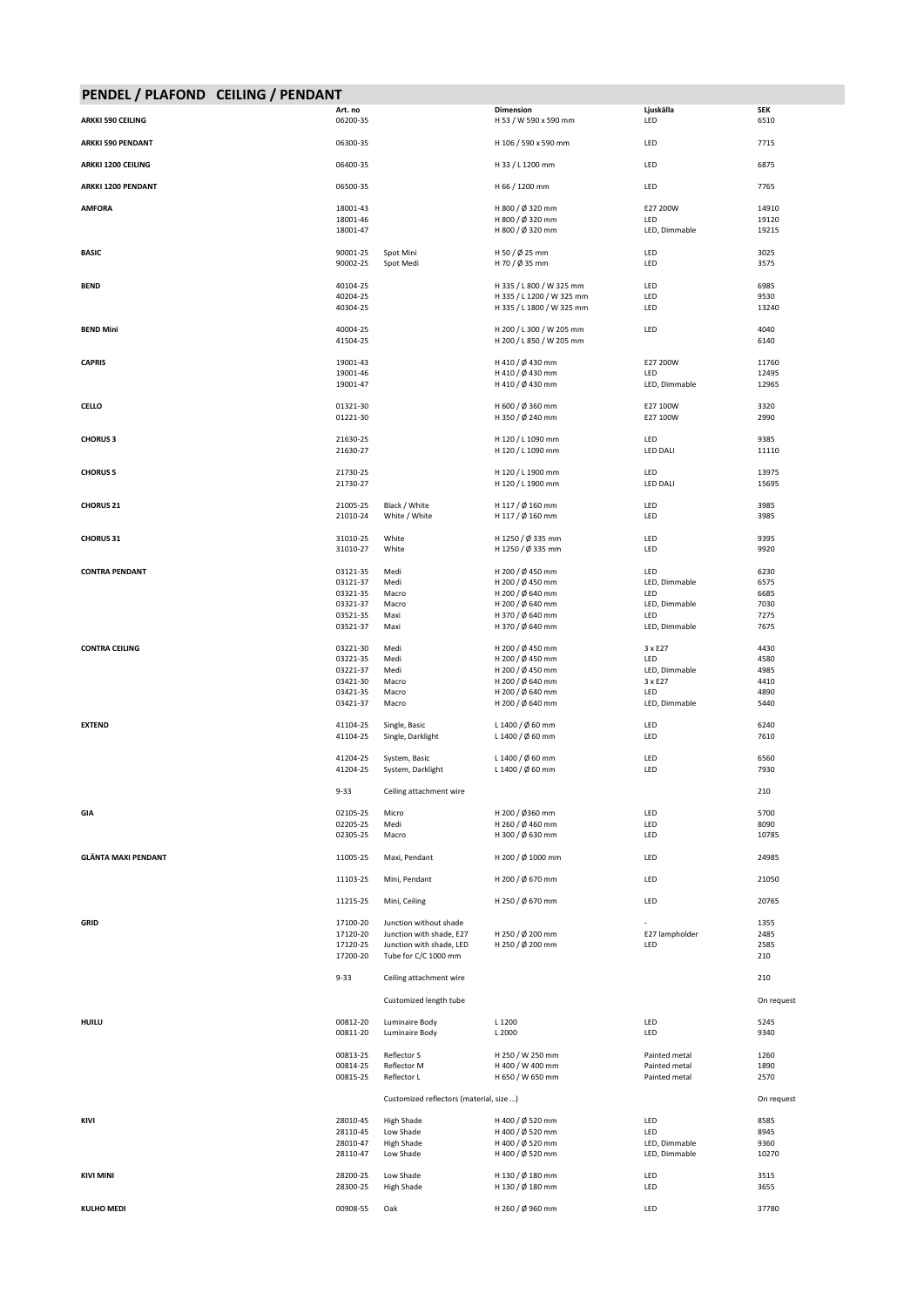|                      | 00910-55             | Birch                                          | H 260 / Ø 960 mm            | <b>LED</b>        | 32390 |
|----------------------|----------------------|------------------------------------------------|-----------------------------|-------------------|-------|
|                      | 00911-55             | Ash                                            | H 260 / Ø 960 mm            | LED               | 34790 |
|                      | 00912-55             | <b>Birch Plywood</b>                           | H 260 / Ø 960 mm            | LED               | 30125 |
|                      | 00900-55             | Valchromat (MDF)                               | H 260 / Ø 960 mm            | LED               | 32535 |
|                      |                      |                                                |                             |                   |       |
| <b>KULHO MINI</b>    | 01908-55             | Oak                                            | H 185 / Ø 680 mm            | LED               | 32535 |
|                      | 01910-55             | Birch                                          | H 185 / Ø 680 mm            | <b>LED</b>        | 26865 |
|                      | 01911-55             | Ash                                            | H 185 / Ø 680 mm            | <b>LED</b>        | 29560 |
|                      | 01912-55             | <b>Birch Plywood</b>                           | H 185 / Ø 680 mm            | LED               | 25020 |
|                      | 01900-55             | Valchromat (MDF)                               | H 185 / Ø 680 mm            | LED               | 26865 |
|                      |                      |                                                |                             |                   |       |
| LIGHT ME UP          | 29500-25             | Mini                                           | H 250 / Ø160 mm             | LED               | 5720  |
|                      | 29500-27             | Mini                                           | H 250 / Ø160 mm             | LED, dimmable     | 5980  |
|                      | 29600-25             | Medi                                           | H 500 / Ø 320 mm            | LED               | 9200  |
|                      | 29600-27             | Medi                                           | H 500 / Ø 320 mm            | LED, dimmable     | 9450  |
|                      | 29700-25             | Maxi                                           | H 710 / Ø 500 mm            | LED               | 14010 |
|                      | 29700-27             | Maxi                                           | H 710 / Ø 500 mm            | LED, dimmable     | 14260 |
|                      |                      |                                                |                             |                   |       |
| <b>MEZZO</b>         | 00921-35             |                                                | H 360 / Ø 1250 mm           | LED               | 20950 |
|                      | 00921-37             |                                                | H 360 / Ø 1250 mm           | LED, Dimmable     | 24740 |
|                      |                      |                                                |                             |                   |       |
| MILL                 | 12009-25             | Single Pendant ON / OFF                        | H 115 / Ø 84 mm             | LED               | 2880  |
|                      | 12009-27             | Single Pendant DALI                            | H 115 / Ø 84 mm             | LED               | 3620  |
|                      | 92009-25             | Modular Pendant ON / OFF                       |                             | 2 x LED           | 6860  |
|                      |                      | Two luminaires                                 |                             |                   |       |
|                      |                      |                                                |                             |                   |       |
|                      | 12010-25             | Spotlight, ON / OFF                            | H 115 / Ø 84 mm             | LED               | 3250  |
|                      | 12010-27             | Spotlight, DALI                                | H 115 / Ø 84 mm             | LED               | 3830  |
|                      | 20163-25             |                                                | H 555 / Ø 280 mm            |                   | 11395 |
| <b>MISO</b>          |                      | White or Dark Grey                             | H 555 / Ø 280 mm            | LED               |       |
|                      | 20163-27             | White or Dark Grey                             |                             | LED               | 12335 |
|                      | 20165-25             | White or Dark Grey                             | H 340 / Ø 245 mm            | LED               | 8380  |
|                      | 20165-27             | White or Dark Grey                             | H 340 / Ø 245 mm            | <b>LED</b>        | 8765  |
|                      |                      |                                                |                             |                   |       |
| <b>MIYOKO</b>        | 20720-40<br>20730-40 | Macro Glass                                    | H 367 / Ø 530 mm            | E27               | 7620  |
|                      |                      | Medi Glass                                     | H 312 / Ø 450 mm            | E27               | 7375  |
|                      | 20740-30             | Micro Glass                                    | H 300 / Ø 350 mm            | E27               | 3380  |
|                      |                      |                                                |                             |                   |       |
| <b>NOTE</b>          | 00801-25             | L/M                                            | H 650 / W 650 mm            | LED               | 8450  |
|                      | 00802-25             | L/S                                            | H 650 / W 650 mm            | <b>LED</b>        | 7985  |
|                      | 00803-25             | M/S                                            | H 402 / W 402 mm            | <b>LED</b>        | 6250  |
|                      |                      |                                                |                             |                   |       |
| <b>NOVA</b>          | 37105-25             | Interiör / Interior                            | H 155 / Ø 570 mm            |                   | 6960  |
|                      |                      |                                                |                             |                   |       |
| <b>OPUS</b>          | 00605-20             |                                                | H 230 / Ø 640 mm            | 3 x E27           | 6575  |
|                      | 00605-25             |                                                | H 230 / Ø 640 mm            | LED               | 7240  |
|                      | 00605-27             |                                                | H 230 / Ø 640 mm            | LED, Dimmable     | 7790  |
| <b>ORBS</b>          | 04306-45             | Mini                                           | H 225 / Ø 260 mm            | LED               | 5490  |
|                      | 04006-45             | Medi                                           | H 315 / Ø 360 mm            | LED               | 8035  |
|                      |                      |                                                |                             |                   |       |
|                      | 15005-35             |                                                |                             |                   | 15780 |
|                      |                      |                                                |                             |                   |       |
| QIN                  |                      | White Textile                                  | H 300 / Ø 1400 mm           | 3 x LED           |       |
|                      | 15005-37             | <b>White Textile</b>                           | H 300 / Ø 1400 mm           | 3 x LED, Dimmable | 19090 |
|                      |                      |                                                |                             |                   |       |
| <b>RAITA PENDANT</b> | 20910-25 L           | <b>Black or Nature</b>                         | H 115 / Ø 160 mm            | LED               | 3455  |
|                      | 20910-25 H           | <b>Black or Nature</b>                         | H 175 / Ø 160 mm            | LED               | 3830  |
|                      | 20110-25 L           | <b>Black or Nature</b>                         | H 100 / Ø 260 mm            | LED               | 5765  |
|                      |                      | 20110-25 H Black or Nature                     | H 265 / Ø 260 mm            | <b>LED</b>        | 6340  |
|                      | 20210-25 L           | <b>Black or Nature</b>                         | H 130 / Ø 360 mm            | LED               | 6575  |
|                      |                      | 20210-25 H Black or Nature                     | H 175 / Ø 360 mm            | LED               | 7210  |
|                      | 20310-25 L           | <b>Black or Nature</b>                         | H 145 / Ø 460 mm            | LED               | 7360  |
|                      |                      | 20310-25 H Black or Nature                     | H 235 / Ø 460 mm            | <b>LED</b>        | 8015  |
|                      |                      | 20410-25 L Black or Nature                     | H 145 / Ø 560 mm            | LED               | 8885  |
|                      |                      | 21410-25 H Black or Nature                     | H 205 / Ø 560 mm            | LED               | 9170  |
|                      |                      |                                                |                             |                   |       |
| <b>RAITA CEILING</b> |                      | 20810-25 L Black or Nature                     | H 115 / Ø 160 mm            | LED               | 3455  |
|                      | 20810-25 H           | <b>Black or Nature</b>                         | H 115 / Ø 160 mm            | LED               | 3830  |
|                      | 20510-25L            | <b>Black or Nature</b>                         | H 100 / Ø 260 mm            | LED               | 5765  |
|                      |                      | 20510-25 H Black or Nature                     | H 265 / Ø 260 mm            | LED               | 6340  |
|                      | 20610-25L            | <b>Black or Nature</b>                         | H 130 / Ø 360 mm            | LED               | 6575  |
|                      |                      | 20610-25 H Black or Nature                     | H 175 / Ø 360 mm            | LED               | 7210  |
|                      | 20710-25L            | <b>Black or Nature</b>                         | H 145 / Ø 460 mm            | LED               | 7360  |
|                      | 20710-25 H           | <b>Black or Nature</b>                         | H 235 / Ø 460 mm            | LED               | 8015  |
|                      |                      | 20810-25 L Black or Nature                     | H 145 / Ø 560 mm            | LED               | 8885  |
|                      |                      | 20810-25 H Black or Nature                     | H 205 / Ø 560 mm            | LED               | 9170  |
|                      |                      |                                                |                             |                   |       |
| <b>REX</b>           | 01033-46             | Major                                          | Ø 820 mm                    | 3 x LED           | 15095 |
|                      | 01033-47             | Major                                          | Ø 820 mm                    | 3 x LED, Dimmable | 16365 |
|                      |                      |                                                |                             |                   |       |
|                      |                      |                                                | Length of pendulum optional |                   |       |
|                      | 00433-46             | <b>Rex Pendant</b>                             | Ø 500 mm                    | LED               | 9250  |
|                      | 00433-47             | <b>Rex Pendant</b>                             | Ø 500 mm                    | LED, Dimmable     | 9770  |
|                      |                      |                                                |                             |                   |       |
|                      |                      |                                                | Length of pendulum optional |                   |       |
|                      |                      |                                                |                             |                   |       |
|                      | 00533-46             | <b>Rex Ceiling</b>                             | H 160 / Ø 450 mm            | LED               | 5150  |
|                      | 00533-47             | <b>Rex Ceiling</b>                             | H 160 / Ø 450 mm            | LED, Dimmable     | 5950  |
|                      |                      |                                                |                             |                   |       |
| <b>SHADE PENDANT</b> | 20003-25             | Colour Sand, Shade or Tobacco H 240 / Ø 220 mm |                             | LED               | 5090  |
|                      | 20003-27             |                                                | H 240 / Ø 220 mm            | LED, Dimmable     | 5250  |
|                      | 20004-25             |                                                | H 330 / Ø 420 mm            | LED               | 7805  |
|                      | 20004-27             |                                                | H 330 / Ø 420 mm            | LED, Dimmable     | 7990  |
|                      |                      |                                                |                             |                   |       |
| <b>SHADE CEILING</b> | 20001-25             | Colour Sand, Shade or Tobacco H 145 / Ø 220 mm |                             | LED               | 4615  |
|                      | 20001-27             |                                                | H 145 / Ø 220 mm            | LED, Dimmable     | 4860  |
|                      | 20002-25             |                                                | H 185 / Ø 420 mm            | LED               | 7805  |
|                      | 20002-27             |                                                | H 185 / Ø 420 mm            | LED, Dimmable     | 7950  |
|                      |                      |                                                |                             |                   |       |
| <b>SOFT</b>          | 05010-35             | MINI                                           | H 300 / Ø 430 mm            | LED               | 6560  |
|                      | 05010-37             |                                                | H 300 / Ø 430 mm            | LED, Dimmable     | 6850  |
|                      | 05110-35             | MEDI                                           | H 375 / Ø 640 mm            | LED               | 8185  |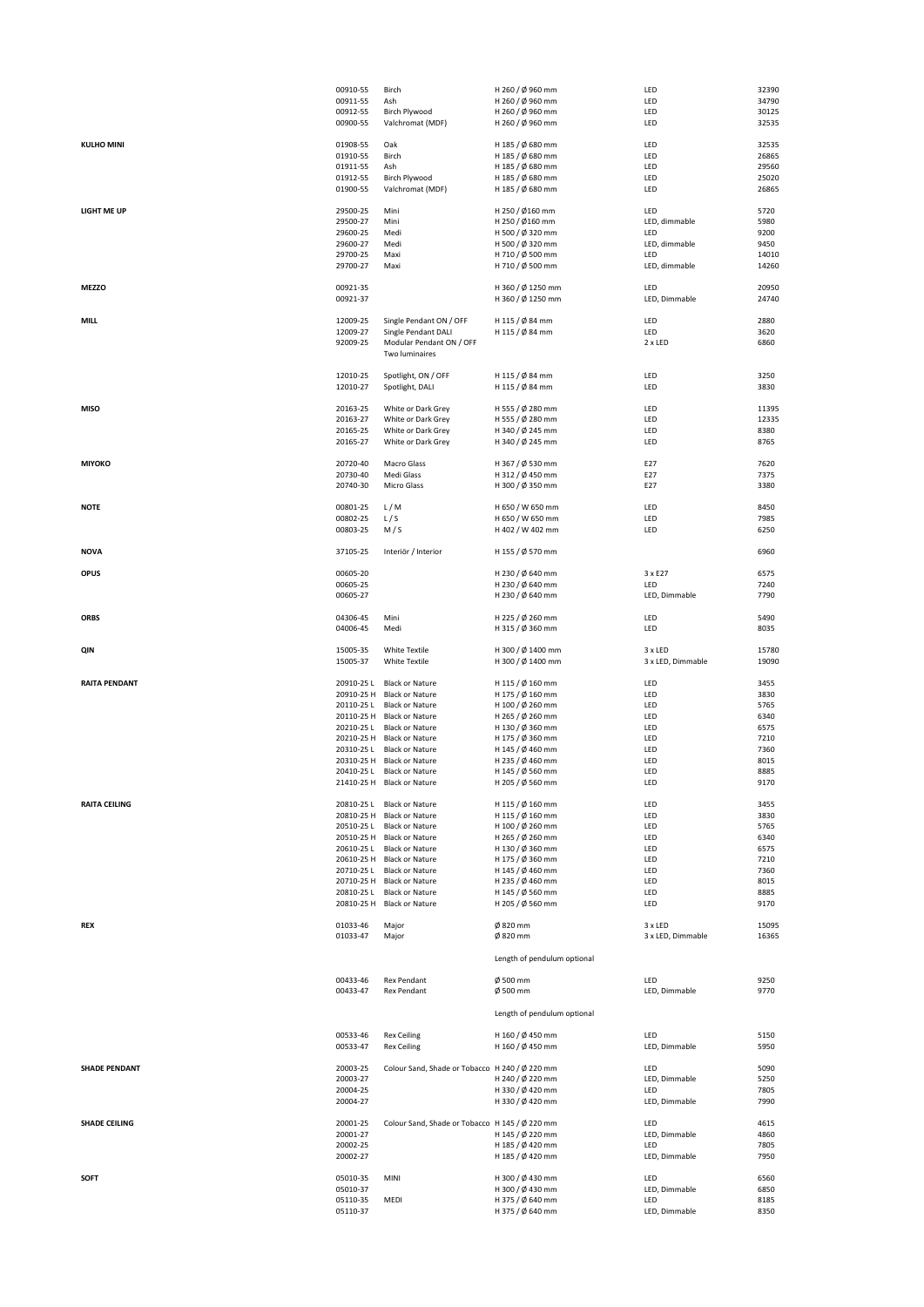| <b>SOFT CEILING</b> | 05111-35 | Medi                      | H 400 / Ø 650 mm           | LED              | 8185        |
|---------------------|----------|---------------------------|----------------------------|------------------|-------------|
|                     | 05111-37 | Medi                      | H 400 / Ø 650 mm           | LED, Dimmable    | 8350        |
|                     |          |                           |                            |                  |             |
| <b>STARRY</b>       | 25013-15 | Net Current               | H 350 / Ø 300 mm           | E27 Halogen      | 12690       |
|                     |          |                           |                            |                  |             |
| SOUND               | 00932-35 | Mini                      | H 350 / Ø 575 mm           | 2 x LED          | 9955        |
|                     | 00940-35 | Medi                      | H 475 / Ø 840 mm           | 2 x LED          | 12790       |
|                     | 00941-35 | Macro                     | H 865 / Ø 1550 mm          | 2 x LED          | 15515       |
|                     |          |                           |                            |                  |             |
|                     |          |                           | Macro also available with: | $3/6 \times$ LED | On request. |
| <b>STANDARD</b>     | 31305-25 | Fixed                     | H 31 / W 40 / L 1300 mm    | LED              | 6250        |
|                     | 31305-27 | Fixed                     | H 31 / W 40 / L 1300 mm    | LED, dimmable    | 6500        |
|                     | 31405-25 | Fixed                     | H 31 / W 40 / L 2420 mm    | LED              | 11725       |
|                     | 31405-27 | Fixed                     | H 31 / W 40 / L 2420 mm    | LED, dimmable    | 11995       |
|                     |          |                           |                            |                  |             |
|                     | 00830-25 | Wire, canopy fixation     | H 31 / W 40 / L 1300 mm    | LED              | 6250        |
|                     | 00830-27 | Wire, canopy fixation     | H 31 / W 40 / L 1300 mm    | LED, dimmable    | 6500        |
|                     | 00840-25 | Wire, canopy fixation     | H 31 / W 40 / L 2420 mm    | LED              | 11725       |
|                     | 00840-27 | Wire, canopy fixation     | H 31 / W 40 / L 2420 mm    | LED, dimmable    | 11995       |
|                     | 00835-25 | Wire                      | H 31 / W 40 / L 1300 mm    | LED              | 5680        |
|                     | 00835-27 | Wire                      | H 31 / W 40 / L 1300 mm    | LED, dimmable    | 5890        |
|                     | 00845-25 | Wire                      | H 31 / W 40 / L 2420 mm    | LED              | 10585       |
|                     | 00845-27 | Wire                      | H 31 / W 40 / L 2420 mm    | LED, dimmable    | 10750       |
|                     |          |                           |                            |                  |             |
|                     | 00850-20 | Standard System Junction  |                            |                  | 600         |
|                     | 00850-25 | Standard System Luminaire | C/C 1000 mm                |                  | 5950        |
|                     |          |                           |                            |                  |             |
|                     | $9 - 33$ | Ceiling attachment wire   |                            |                  | 210         |
| <b>STREET LIFE</b>  | 06006-25 |                           | H 420 W 670 L 1340 mm      | LED              | 14815       |
|                     | 06006-27 |                           | H 420 W 670 L 1340 mm      | LED, dimmable    | 18690       |
|                     |          |                           |                            |                  |             |
| VALOS               | 54005-25 |                           | H 330 / Ø 90 mm            | LED              | 3430        |
|                     | 54005-27 |                           | H 330 / Ø 90 mm            | LED, dimmable    | 3650        |
|                     |          |                           |                            |                  |             |
| <b>VERSAL</b>       | 29923-25 | Medi                      | H 700 / Ø 380 mm           | LED              | 16590       |
|                     | 29923-27 | Medi                      | H 700 / Ø 380 mm           | LED, dimmable    | 16850       |
|                     | 29823-25 | Maxi                      | H 1000 / Ø 600 mm          | LED              | 20290       |
|                     | 29823-27 | Maxi                      | H 1000 / Ø 600 mm          | LED, dimmable    | 20550       |
|                     |          |                           |                            |                  |             |
| <b>VICTORIA</b>     | 50200-25 | Single Pendant            | H 335 / Ø 650 mm           | LED              | 5455        |
|                     | 50210-25 | Wire                      | H 390 / Ø 650 mm           | LED              | 5785        |
|                     | 50220-25 | Single Pendant            | H 335 / Ø 1200 mm          | LED              | 7885        |
|                     |          |                           |                            |                  |             |
|                     |          |                           |                            |                  |             |
|                     |          |                           |                            |                  |             |

| <b>BORD / TABLE</b> |
|---------------------|
|---------------------|

| <b>BEND</b>         | 41404-25             | Black or White Rubberpaint                     | H 600 / W 580 mm                       | LED        | 6385         |
|---------------------|----------------------|------------------------------------------------|----------------------------------------|------------|--------------|
| <b>CELLO</b>        | 21221-30             |                                                | H 720 / Ø 240 mm                       | E27        | 4415         |
| <b>CHORUS 2</b>     | 22630-25             |                                                | H 720 / Ø 300 mm                       | LED        | 7155         |
| EDO                 | 20322-40             |                                                | H 480 / Ø 230 mm                       | E27        | 3835         |
| <b>FUGA</b>         | 21622-40             | Glass shade                                    | H 670 mm                               | 20W HF     | 4990         |
| GIA                 | 00915-25             | Black / Orange                                 | H 600 / Ø 350 mm                       | LED        | 9630         |
| <b>KIVI MINI</b>    | 29100-25<br>29300-25 | Low<br>Middle                                  | H 150 / Ø 180 mm<br>H 380 / Ø 180 mm   | E14<br>E14 | 3255<br>3550 |
| <b>MILL</b>         | 00805-25<br>00815-25 | Fixed installation                             | H 600 / Ø 255 mm<br>H 600 / Ø 84 mm    | LED<br>LED | 3570<br>3360 |
| <b>MISO</b>         | 20161-25<br>20164-25 | White or Dark Grey<br>White or Dark Grey       | H 300 / Ø 200 mm<br>H 600 / Ø 400 mm   | LED<br>LED | 3970<br>7160 |
| <b>MIYOKO</b>       | 20422-40             |                                                | H 480 / Ø 350 mm                       | E27        | 4315         |
| <b>NIKKO</b>        | 20922-40             |                                                | H 600 / Ø 250 mm                       | E27        | 4345         |
| <b>ORBS MARMOR</b>  | 04115-45             |                                                | H 260 / Ø 260 mm                       | LED        | 7445         |
| <b>ORBS</b>         | 04105-45             |                                                | H 600 / Ø 260 mm                       | LED        | 5590         |
| <b>RAITA MICRO</b>  | 21510-25             | <b>Black or Nature</b>                         | H 510 / Ø 160 mm                       | LED        | 4060         |
| <b>SHADE</b>        | 20005-25             | Colour Sand, Shade or Tobacco H 410 / Ø 270 mm |                                        | LED        | 5430         |
| SOFT                | 05220-35<br>05230-35 | Enkel / One Rod<br>Tre ben / Three legs        | H 430 / Ø 250 mm<br>H 430 / Ø 250 mm   | LED<br>LED | 5690<br>6135 |
| <b>STANDARD</b>     | 00855-25<br>00865-25 | Table<br>Work                                  | H 350 / L 300 mm<br>H >400 / L 570 mm  | LED<br>LED | 4135<br>7655 |
| <b>GOLV / FLOOR</b> |                      |                                                |                                        |            |              |
| <b>BEND</b>         | 41405-25             | <b>Black or White</b>                          | H 1300 / W 580 mm                      | LED        | 7595         |
| <b>CELLO</b>        | 21021-30             |                                                | H 1620 / Ø 360 mm                      | E27        | 5480         |
| <b>CHORUS 2</b>     | 22730-25             |                                                | H 1560 / Ø 300 mm                      | LED        | 8525         |
| CHORUS 22 H         | 22005-25<br>22010-25 | Black / White<br>White / White                 | H 1850 / Ø 160 mm<br>H 1850 / Ø 160 mm | LED<br>LED | 6785<br>6585 |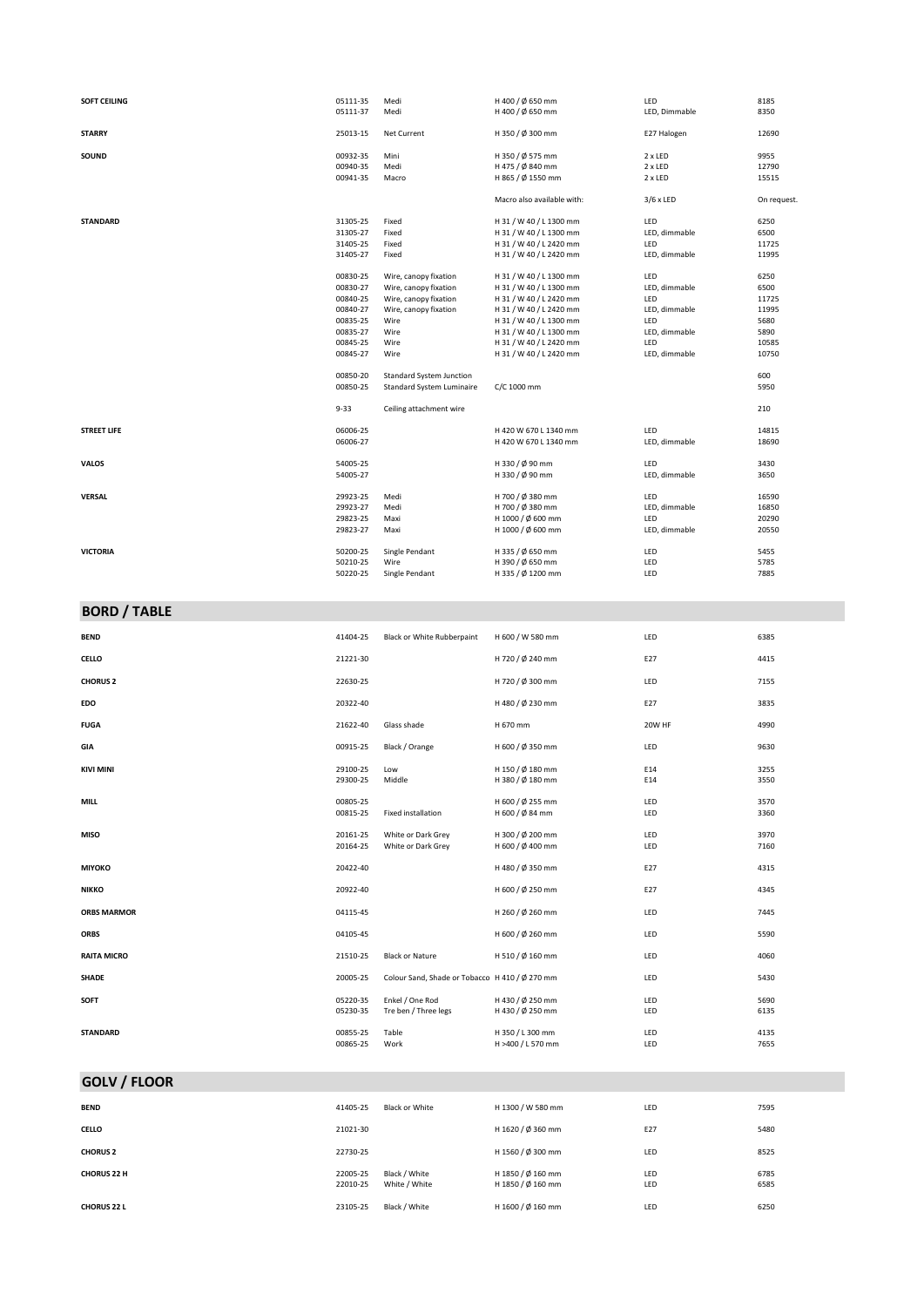|                          | 23110-25                         |                                                  |                                                             | LED                            | 6140                 |
|--------------------------|----------------------------------|--------------------------------------------------|-------------------------------------------------------------|--------------------------------|----------------------|
|                          |                                  | White / White                                    | H 1600 / Ø 160 mm                                           |                                |                      |
| <b>CHORUS 32</b>         | 32010-35                         | White                                            | H 1865 / Ø 332 mm                                           | LED                            | 8610                 |
| <b>CONTRA</b>            | 03021-30<br>03021-35<br>03021-36 |                                                  | H 1770 / Ø 370 mm<br>H 1770 / Ø 370 mm<br>H 1770 / Ø 370 mm | 3 x E27<br>LED<br>T16R 55W     | 8610<br>9395<br>9155 |
| <b>FUGA</b>              | 21722-40<br>21722-22             | Glass shade<br>Metal shade                       | H 1300 mm<br>H 1300 mm                                      | 20W HF<br>LED                  | 5345<br>5675         |
| GIA                      | 00925-26                         | Black / Orange                                   | H 1800 / Ø 460 mm                                           | T16R 55W                       | 12620                |
| JIMO                     | 20508-30                         | Oak / Textile                                    | H 1600 / Ø 430 mm                                           | E27                            | 5920                 |
|                          | 20508-40<br>20510-30             | Oak / Glass<br>Birch / Textile                   | H 1595 / Ø 450 mm<br>H 1600 / Ø 430 mm                      | E27<br>E27                     | 6450<br>5920         |
|                          | 20510-40                         | Birch / Glass                                    | H 1595 / Ø 450 mm                                           | E27                            | 6450                 |
| <b>KIVI</b>              | 29010-46<br>29110-47             | High shade<br>Low shade                          | H 1800 / Ø 520 mm<br>H 1800 / Ø 520 mm                      | 3 x E27<br>3 x E27             | 8295<br>8560         |
| <b>KIVI MINI</b>         | 29200-25                         |                                                  | H 1260 / Ø 180 mm                                           | LED                            | 3695                 |
| <b>MILL</b>              | 00816-25                         |                                                  | H 1500 / Ø 250 mm                                           | LED                            | 3695                 |
| <b>MISO</b>              | 20162-25                         | White or Dark Grey                               | H 1650 / Ø 400 mm                                           | LED                            | 8820                 |
| <b>NIKKO</b>             | 21022-40                         |                                                  | H 1500 / Ø 250 mm                                           | E27                            | 4945                 |
|                          | 21022-42                         |                                                  |                                                             | 18W HF                         | 5340                 |
| <b>ORBS</b>              | 04306-45                         |                                                  | H 1700 / Ø 360 mm                                           | <b>LED</b>                     | 8995                 |
| <b>RAITA MICRO</b>       | 21610-25                         | <b>Black or Nature</b>                           | H 1600 / Ø 160 mm                                           | LED                            | 5575                 |
| <b>SHADE</b>             | 20006-25                         | Colour Sand, Shade or Tobacco H 1580 / Ø 360 mm  |                                                             | <b>LED</b>                     | 8605                 |
| <b>STANDARD</b>          | 31205-25                         |                                                  | H 800 - 2600 / Ø 350 - 1500 mm                              | LED                            | 12670                |
| <b>SOFT</b>              | 05210-35                         | MINI                                             | H 1525 / Ø 430 mm                                           | LED                            | 7925                 |
|                          | 05310-35<br>05410-35             | MEDI<br>MINI Low                                 | H 1800 / Ø 640 mm<br>H 515 / Ø 430 mm                       | LED<br>LED                     | 9780<br>7815         |
|                          | 05200-35                         | <b>MEDI Low</b>                                  | H 590 / Ø 645 mm                                            | <b>LED</b>                     | 9550                 |
| <b>TOKYO GOLVLAMPA</b>   | 20605-40                         | Black / Glass                                    | H 1420 / Ø 500 mm                                           | E27                            | 6815                 |
|                          | 20610-30                         | Birch / Textile                                  | H 1500 / Ø 430 mm                                           | E27                            | 6720                 |
|                          | 20610-40                         | Birch / Glass                                    | H 1420 / Ø 500 mm                                           | E27                            | 6720                 |
| VÄGG / WALL              |                                  |                                                  |                                                             |                                |                      |
| <b>CELLO MICRO</b>       | 20123-30                         | Oak / Brass                                      | H 265 / D 175 mm                                            | E27                            | 2320                 |
|                          | 20108-30<br>20121-30             | Oak / Silver Lacquer<br>Silver Lacquer           | H 265 / D 175 mm<br>H 265 / D 175 mm                        | E27<br>E27                     | 2120<br>1920         |
| CELLO                    | 20021-35                         |                                                  | H 600 / D 145 mm                                            | LED                            | 4985                 |
| <b>HUILU</b>             | 00810-25                         | Luminaire Body                                   | L1200                                                       | LED                            | 5245                 |
|                          | 00800-25                         | Luminaire Body                                   | L 2000                                                      | LED                            | 9340                 |
|                          | 00813-25                         | Reflector S                                      | H 250 / W 250 mm                                            | Painted metal                  | 1260                 |
|                          | 00814-25<br>00815-25             | Reflector M<br>Reflector L                       | H 400 / W 400 mm<br>H 650 / W 650 mm                        | Painted metal<br>Painted metal | 1890<br>2570         |
|                          |                                  | Customized reflectors (material, size )          |                                                             |                                | On request           |
| <b>MILL</b>              | 00820-25                         |                                                  | H 300 / L 205 mm                                            | LED                            | 3740                 |
|                          |                                  |                                                  |                                                             |                                |                      |
| <b>NOTE</b>              | 00808-25<br>00807-25             | M/S<br>L/S                                       | H 402 / W 402 mm<br>H 650 / W 650 mm                        | LED<br>LED                     | 5930<br>7720         |
|                          | 00806-25                         | L/M                                              | H 650 / W 650 mm                                            | LED                            | 8345                 |
| <b>NOVA</b>              | 37105-25                         | Interiör / Interior                              | H 155 / 570 mm                                              | LED                            | 6955                 |
| <b>RAITA MICRO VÄGG</b>  | 21710-25                         |                                                  |                                                             |                                |                      |
| RAITA VÄGG               |                                  | <b>Black or Nature</b>                           | H 175 / D 265 / Ø 160 mm                                    | LED                            | 5285                 |
|                          | 20510-25                         | <b>Black or Nature</b>                           | H 100 / Ø 260 mm                                            | LED                            | 5765                 |
|                          | 21510-25                         | <b>Black or Nature</b>                           | H 265 / Ø 260 mm                                            | LED                            | 6340                 |
|                          | 20610-25<br>21610-25             | <b>Black or Nature</b><br><b>Black or Nature</b> | H 130 / Ø 360 mm<br>H 175 / Ø 360 mm                        | LED<br>LED                     | 6575<br>7210         |
|                          | 20710-25                         | <b>Black or Nature</b>                           | H 145 / Ø 460 mm                                            | LED                            | 7360                 |
|                          | 21710-25<br>20810-25             | <b>Black or Nature</b><br><b>Black or Nature</b> | H 235 / Ø 460 mm<br>H 145 / Ø 560 mm                        | LED<br>LED                     | 8015<br>8885         |
|                          | 21810-25                         | <b>Black or Nature</b>                           | H 205 / Ø 560 mm                                            | LED                            | 9170                 |
| <b>TAO</b>               | 23025-45                         |                                                  | H 540 / D 250 mm                                            | <b>LED</b>                     | 9190                 |
| <b>TROMBON MINI</b>      | 21006-28                         | Yellow, Glass                                    | H 180 / D 130 mm                                            | LED                            | 3410                 |
|                          | 21003-28                         | Grey, Glass                                      | H 180 / D 130 mm                                            | LED                            | 3410                 |
| <b>TROMBON MAXI</b>      | 21206-28                         | Yellow, Glass                                    | H 340 mm                                                    | LED                            | 3730                 |
|                          | 21203-28                         | Grey, Glass                                      | H 340 mm                                                    | LED                            | 3730                 |
| <b>BADRUM / BATHROOM</b> |                                  |                                                  |                                                             |                                |                      |
|                          |                                  |                                                  |                                                             |                                |                      |
| <b>AQUA</b>              | 30120-40<br>30101-40             | Aluminium<br>White                               | H 240 / D 210 mm<br>H 240 / D 210 mm                        | E27<br>E27                     | 1650<br>1650         |
| <b>EMIREN</b>            | 34022-40                         |                                                  | H 625 / D 185 mm                                            | E27                            | 4560                 |
| <b>STRIL</b>             | 30020-40                         | Aluminium                                        | H 210 / D 320 mm                                            | E27                            | 1450                 |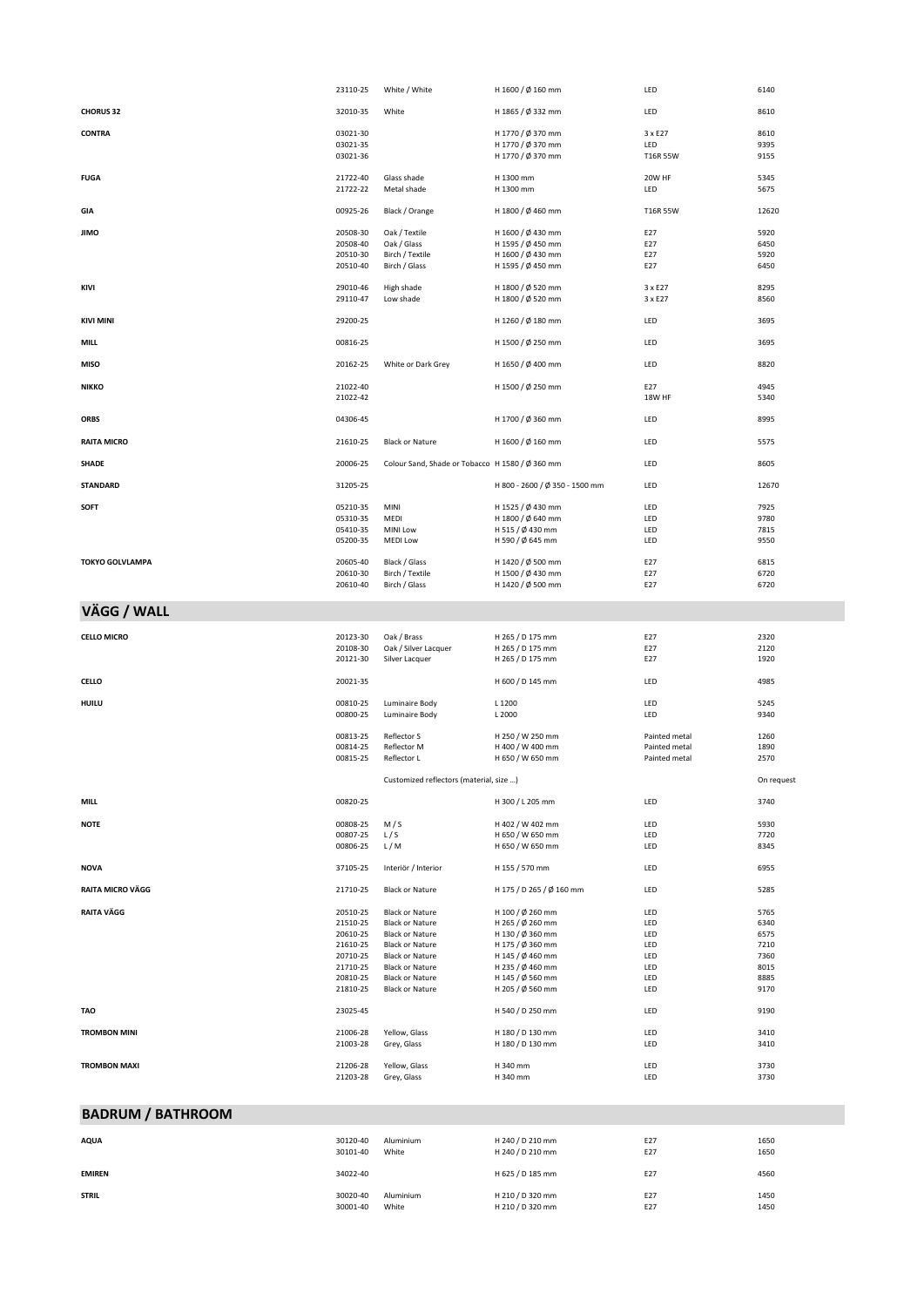| <b>TUNE</b>              | 20222-25<br>20222-27                                                 |                                                                                                                                                  | H 600 / D 90 mm<br>H 600 / D 90 mm                                                                                                                       | LED<br>LED, Dimmable                   | 3730<br>4140                                  |
|--------------------------|----------------------------------------------------------------------|--------------------------------------------------------------------------------------------------------------------------------------------------|----------------------------------------------------------------------------------------------------------------------------------------------------------|----------------------------------------|-----------------------------------------------|
| <b>UTOMHUS / OUTDOOR</b> |                                                                      |                                                                                                                                                  |                                                                                                                                                          |                                        |                                               |
| <b>ABISKO</b>            | 31002-25<br>31003-25<br>31004-25<br>31005-25<br>31006-25<br>31007-25 | Pollare / Bollard<br>Stolpe / Pole-top<br>Vägg / Wall<br>Vägg / Wall<br>Vägg / Wall<br>Vägg / Wall                                               | H 1150 / W 165 mm<br>H ≤ 3800 / W 165 mm<br>H 175 / W 165 / D 150 mm<br>H 400 / W 165 / D 150 mm<br>H 600 / W 165 / D 150 mm<br>H 800 / W 165 / D 150 mm | LED<br>LED<br>LED<br>LED<br>LED<br>LED | 7595<br>13390<br>4415<br>4695<br>4835<br>4985 |
| <b>ASEMA</b>             | 33000-25                                                             |                                                                                                                                                  | H 450 / W 275 / D 110 mm                                                                                                                                 | LED                                    | 14890                                         |
| <b>BEND</b>              | 41604-25                                                             | Stolpe / Pole-top                                                                                                                                | H 335 / W 325 / L 830 mm                                                                                                                                 | LED                                    | 10650                                         |
|                          |                                                                      |                                                                                                                                                  | Endast armaturhus / Only luminaire                                                                                                                       |                                        |                                               |
| <b>BLOCK</b>             | 35624-25<br>35724-25<br>35824-25                                     | Mini, Ceiling<br>Medi, Ceiling<br>Maxi, Ceiling                                                                                                  | H 138 / W 138 mm<br>H 230 / W 230 mm<br>H 500 / W 500 mm                                                                                                 | LED<br>LED<br>LED                      | 6620<br>8260<br>14540                         |
|                          | 35024-25<br>35124-25<br>35224-25                                     | Mini, Wall<br>Medi, Wall<br>Maxi, Wall                                                                                                           | H 138 / W 138 mm<br>H 230 / W 230 mm<br>H 500 / W 500 mm                                                                                                 | LED<br>LED<br>LED                      | 6620<br>8260<br>14540                         |
| <b>ČUOVGA</b>            | 32000-25<br>32002-35<br>32003-35<br>32001-35                         | Pollare / Bollard<br>Stolpe / Pole-top, single shade H 3500 / D 500 mm<br>Stolpe / Pole-top, double shade H 3500 / D 790 mm<br>Stolpe / Pole-top | H 1400 / D 400 mm<br>H 5000 / D 775 mm                                                                                                                   | LED<br>LED<br>LED<br>LED               | 11920<br>19345<br>21130<br>30910              |
|                          |                                                                      |                                                                                                                                                  | Inkl. stolpe / Pole included.                                                                                                                            |                                        |                                               |
|                          | 32001-25<br>33001-25                                                 | Mini Wall<br>Medi Wall                                                                                                                           | H 225 / D 300 / W 240 mm<br>H 280 / D 375 / W 300 mm                                                                                                     | LED<br>LED                             | 7620<br>9655                                  |
| <b>KRISTINEHAMN</b>      | 60305-25<br>60310-25<br>60315-25                                     | Catenary, Galvanized<br>Catenary, Painted<br>Catenary, Corten                                                                                    | H 600 / Ø 425 mm<br>H 600 / Ø 425 mm<br>H 600 / Ø 425 mm                                                                                                 | <b>IFD</b><br>LED<br>LED               | 12335<br>13125<br>12335                       |
|                          | 60300-25<br>60301-25<br>60302-25                                     | Pole-top, Corten<br>Pole-top, Galvanized<br>Pole-top, Painted                                                                                    | H 925 / Ø 425 mm<br>H 925 / Ø 425 mm<br>H 925 / Ø 425 mm                                                                                                 | LED<br>LED<br>LED                      | 16220<br>16220<br>17270                       |
| <b>LARSBERG</b>          | 36001-40                                                             |                                                                                                                                                  | Endast armaturhus / Only luminaire<br>H 140 / W 205 / D 235 mm                                                                                           | E27                                    | 2410                                          |
|                          |                                                                      | Siffror och bokstäver / Letters and Numbers                                                                                                      |                                                                                                                                                          |                                        | 360                                           |
| <b>MILL</b>              | 00825-25<br>00826-25                                                 | Pollare / Bollard<br>Pollare / Bollard                                                                                                           | H 655 / Ø 250 mm<br>H 955 / Ø 250 mm                                                                                                                     | LED<br>LED                             | 6880<br>7350                                  |
|                          | 00827-25                                                             | Stolpe / Post                                                                                                                                    | H 3500 / Ø 250 mm                                                                                                                                        | LED                                    | 17420                                         |
|                          |                                                                      |                                                                                                                                                  | Inkl. stolpe / Pole included.                                                                                                                            |                                        |                                               |
| <b>NAULA</b>             | 34105-28                                                             |                                                                                                                                                  | H 1050 / W 145 mm                                                                                                                                        | LED                                    | 17725                                         |
| <b>NOVA</b>              | 37005-25                                                             | Stolpe / Pole-top                                                                                                                                | H 3000 / Ø 570 mm<br>Endast armaturhus / Only luminaire                                                                                                  | LED                                    | 12340                                         |
|                          | 37105-25                                                             | Tak / Vägg Utomhus<br>Ceiling / Wall Outdoor                                                                                                     | H 155 / Ø 570 mm                                                                                                                                         | LED                                    | 7350                                          |
| PIHA                     | 33224-25<br>33024-25                                                 | With number / letters<br>Without number / letters                                                                                                | H 130 / W 130 / D 300 mm<br>H 130 / W 130 / D 300 mm                                                                                                     | LED<br>LED                             | 6850<br>6610                                  |
| PINTA                    | 33924-25                                                             |                                                                                                                                                  | H 1800 / W 870 / D 130 mm                                                                                                                                | LED                                    | 29340                                         |
| <b>VICTORIA</b>          | 50300-25<br>50310-25                                                 | Single Pendant<br>Wire                                                                                                                           | H 335 / Ø 650 mm<br>H 390 / Ø 650 mm                                                                                                                     | LED<br>LED                             | 7910<br>8290                                  |

## **GUNNAR ASPLUND**

| GA1             | H 185 / Ø 600 mm         | 3 x E27               | 19488          |
|-----------------|--------------------------|-----------------------|----------------|
| GA <sub>2</sub> | H 330 / Ø 290 mm         | E27<br>LED            | 6088<br>7956   |
| GA3             | H 105 / Ø 320 mm         | T16R 22W<br>LED       | 6050<br>6575   |
| GA4             | H 270 / Ø 320 mm         | 2 x 32W TC-TEL<br>LED | 6938<br>8863   |
| GA5             | H 480 / Ø 280 mm         | E27<br>LED            | 5300<br>5575   |
| GA6             | H 670 / Ø 380 mm         | E27                   | 9763           |
| GA7             | H 290 / Ø 290 mm         | E27<br>LED            | 6938<br>8863   |
| GA8             | H 240 / Ø 550 mm         | E27<br>LED            | 16738<br>17913 |
| GA9             | H 365 / D 535 / Ø 360 mm | E27                   | 8269           |
| <b>GA15</b>     | H 855 / L 1165 mm        | E27                   | 8563           |